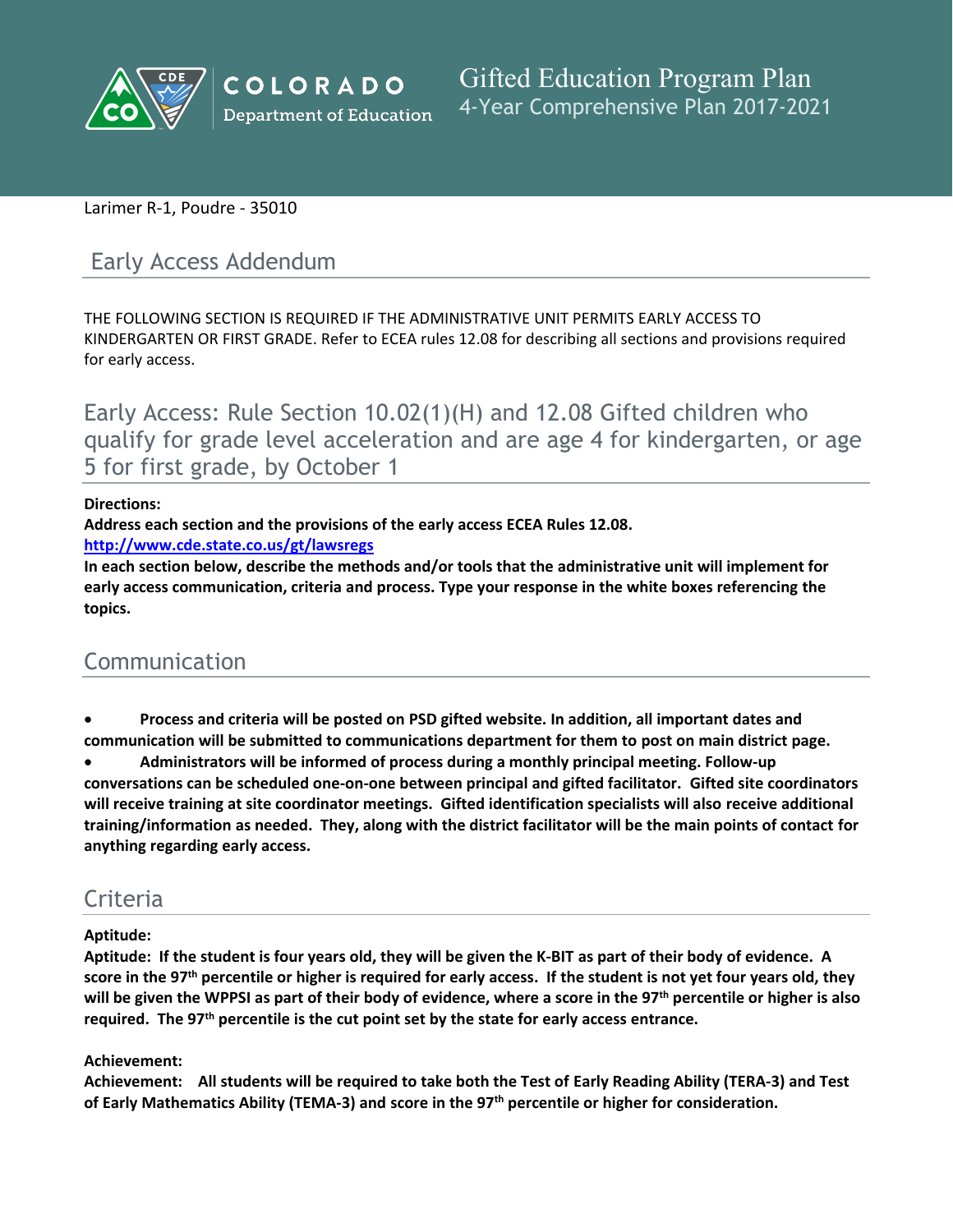



#### **Performance:**

**Performance: Parents must submit a portfolio that includes up to five of the following (including reflection): performance evidence of the child's drawing abilities, performance evidence of the child's writing abilities, performance evidence of the child's mathematical abilities, short letter from an informed adult (not the parent) documenting the child's participation in learning activities or lessons such as music, language, sports, reading, etc. In addition, the following documents must be submitted with the portfolio: application form, contact information, copy of birth certificate, information release form, any prior assessment data, proof of residence.**

The gifted identification team will review all portfolios in a one-week period during early April. The ID team will make decisions as to whether or not a student will proceed with additional testing based on the portfolio **of evidence submitted by April 1.**

**Readiness, social behavior and motivation:**

**Readiness, social behavior and motivation: The Gifted Rating Scale - Primary must be completed by someone** not related to the child, but who knows them well. A score in the 97<sup>th</sup> percentile or higher is required for **consideration for early access**

**Support system:**

# Process

**Timelines: Timelines: Applications due: first Friday in April Testing Window: second Friday in April through first Friday in May Notification window: One week after testing window ends**

The overall process will allow the district gifted identification team to develop a large body of evidence with **input from multiple stakeholders. Students must score in the 97th percentile or higher on all assessments** given in order to be considered for placement. Still, the final decision lies with the gifted identification team.

Parents will be invited to submit an application for consideration, along with a portfolio of student work (described above), by the first Friday in April. The gifted identification team will review all portfolios during the week that follows and invite students who show high aptitude to continue with additional testing. That additional testing, also described above, will take place from the second Friday in April through the first Friday in May. Parents will be notified of final decisions no later than one week after the testing window ends. At **this time, schools will also be notified if early access was granted.**

### **Personnel:**

**ID Specialists and Gifted Facilitator will complete all testing and make all decisions.**

**Evaluation:**

The determination letter will be developed prior to April 2017.

### **Monitoring:**